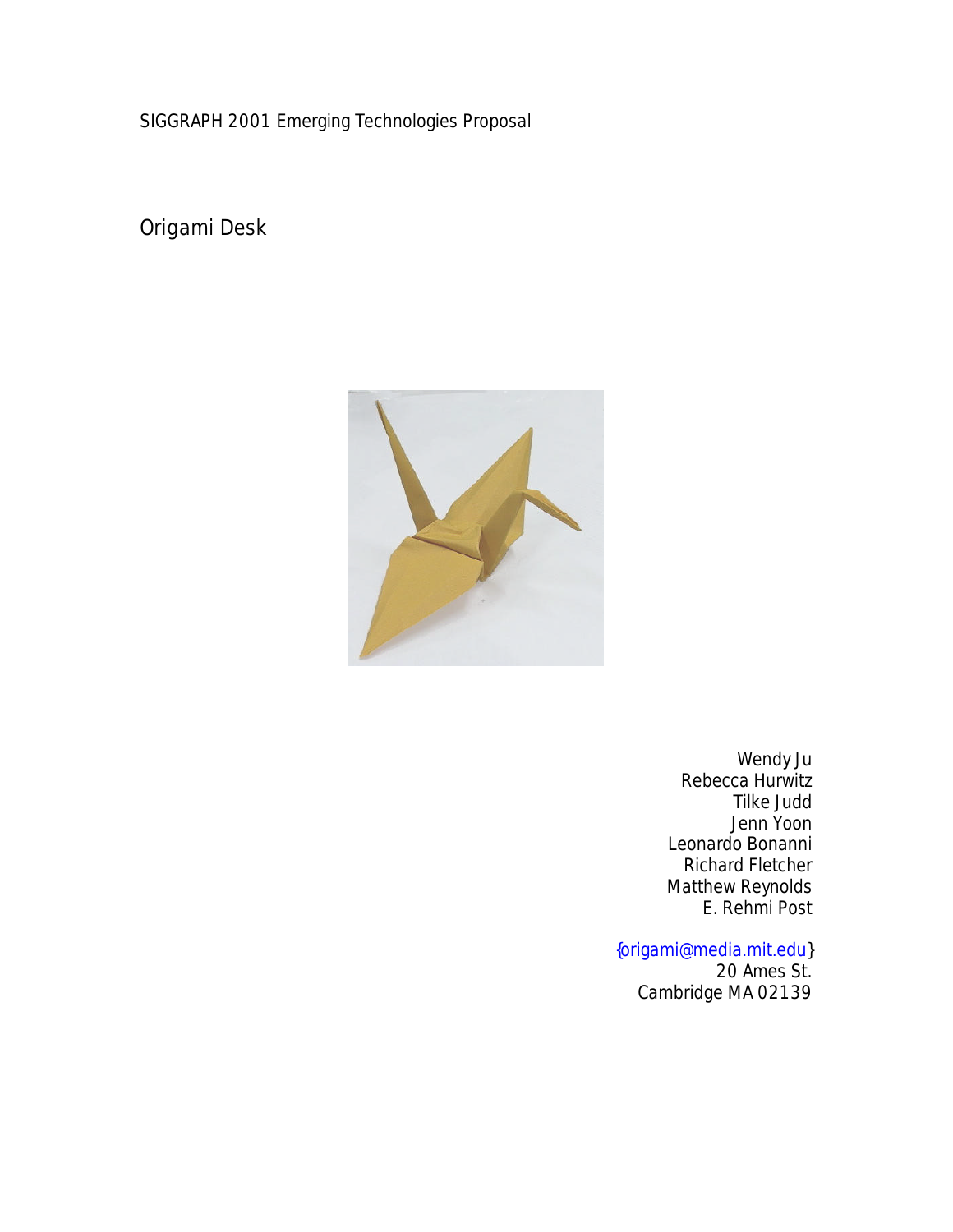## Proposal Summary

This proposal details the design of Origami Desk, an interactive installation where participants are guided through the creation of various origami structures. The workspace will provide instructions demonstrating sequences of folds using sound, pictures and video, and choreograph the participant's actions with projected graphics. Participants can step through the instructions at their own pace by touching various "hot spots" on the projected interface. The progress through the instructions is monitored by the workspace in order to provide participants with feedback if their folding should go awry. The installation utilizes several ground-breaking interaction technologies, including electric field-sensing arrays, and low-cost radio-frequency identification tags. This exhibit aims to illustrate how real world graphics, interaction design and innovative sensing technologies can be pragmatically integrated to create interactive environments that help users perform process-driven tasks.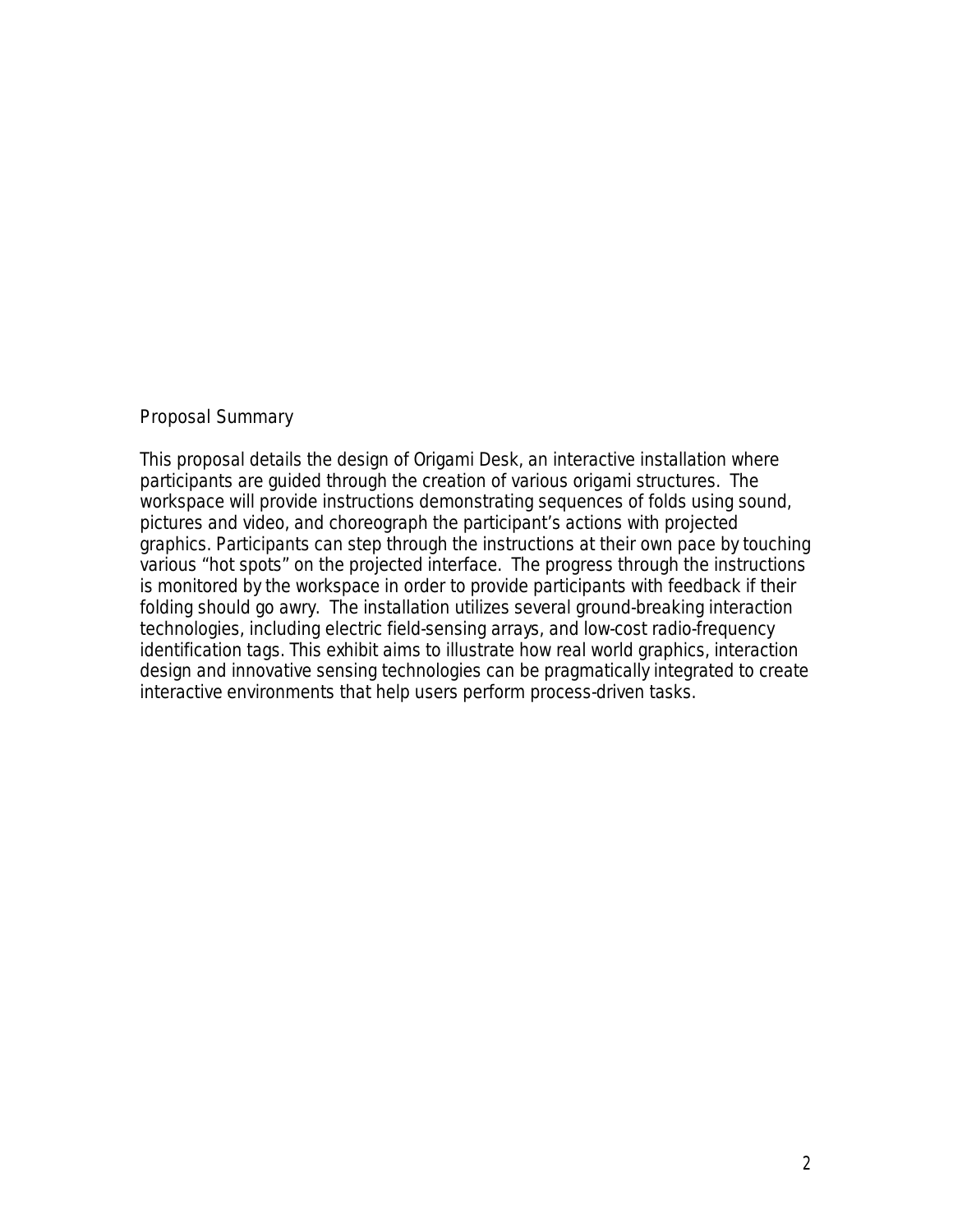### **Introduction**

The progress of computer technology into everyday consumer appliances makes possible new applications that interact with people in their day-to-day lives, helping them complete commonplace tasks and acquire new skills. The Origami Desk pulls together several ongoing research projects at the MIT Media Lab to illustrate how the judicious combination of new technologies might enable computers to guide users and to actively respond to their actions.

The Origami Desk is an interactive installation where users learn to fold paper into beautiful shapes. Origami Desk improves on the inscrutable origami diagrams we all know and love by showing videos that demonstrate what the hands should do, projecting lines onto the paper showing where the folds should be, and monitoring the folds of the paper to give the budding origami artist feedback if their folding should go awry. In addition, the exhibit will utilize architecture and music that complements the spare elegance of the folded structures the users will create.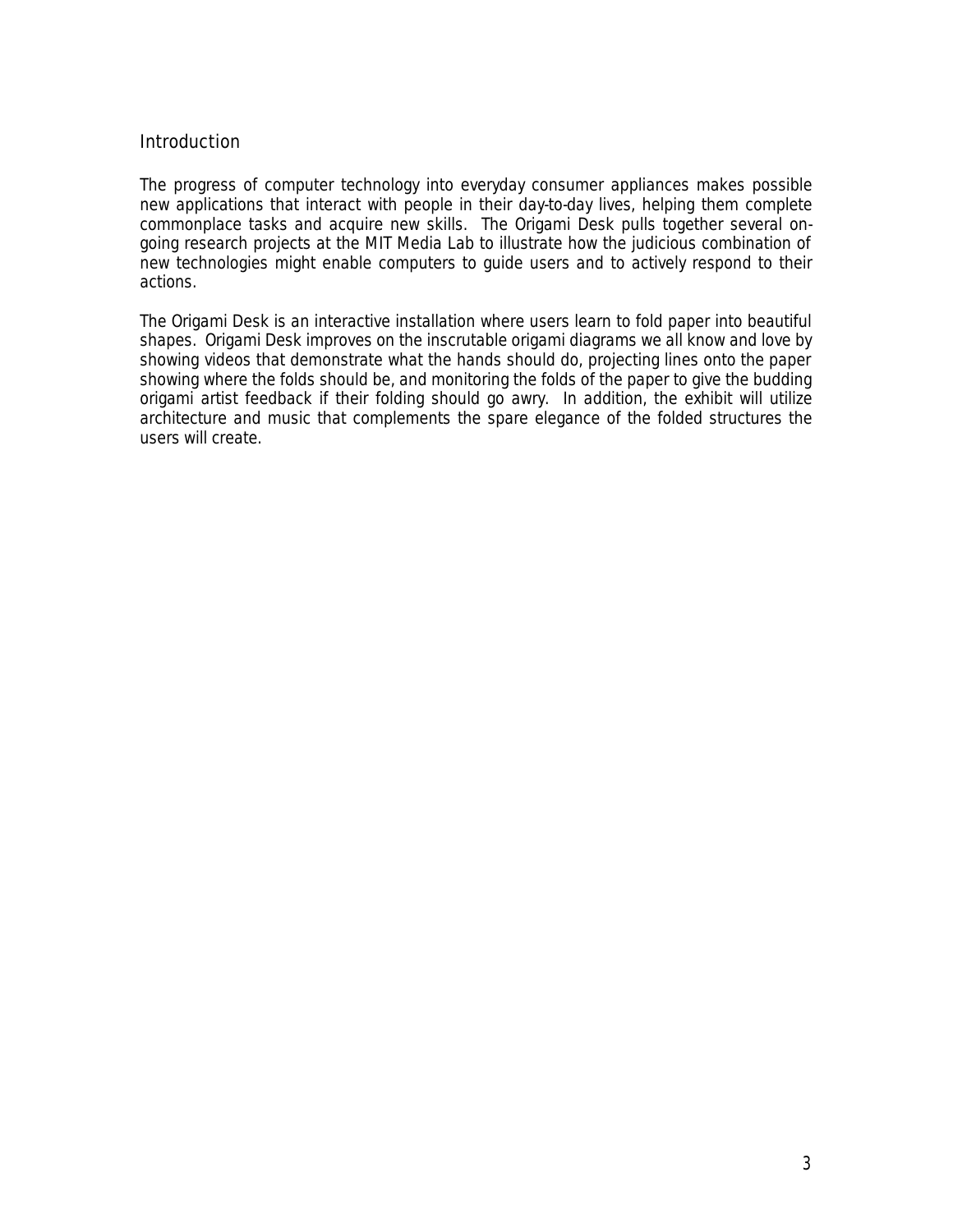## **Background**

### **CounterActive**

The Origami Desk is the Zen reincarnation of CounterActive, an interactive kitchen counter that teaches people to cook. Because the CounterActive interface is projected onto the kitchen counter, users can work on top of the recipe, flipping through the instructions and pictures of the recipe without getting any pages dirty. CounterActive uses Dynamic HTML to provide movies, music and help on demand, bringing the liveliness and adventure of cooking shows out of the living room and into the kitchen where people actually cook. As mentioned in the accompanying video, the underlying principle that drives the design of



**Figure 1: Diagram of the CounterActive system**

CounterActive is that users are *not* cooking with computers. They are cooking on the kitchen counter with their kitchen implements, just as they've always done; it is just that the counter and implements are more helpful.



Interactive Table

**Figure 2: Interactive Table place setting**

CounterActive itself is a reincarnation of "interactive furniture" created by the Media Lab's Physics and Media group for the Un-Private House exhibit at the Museum of Modern Art in New York. This exhibit featured a large eight-foot diameter Interactive Table with eight place settings arranged round a lazy Susan. The lazy Susan held 26 coasters, each representing an architectural work. At each place setting, a user can place one of the coasters over a spotlit circle to activate an interactive segment on the architectural work associated with that coaster. The Interactive Table is itself the reincarnation of John Underkoffler's Urp, but utilized wholly different technology to track the objects and hand gestures that allow the user to interact with the digital media.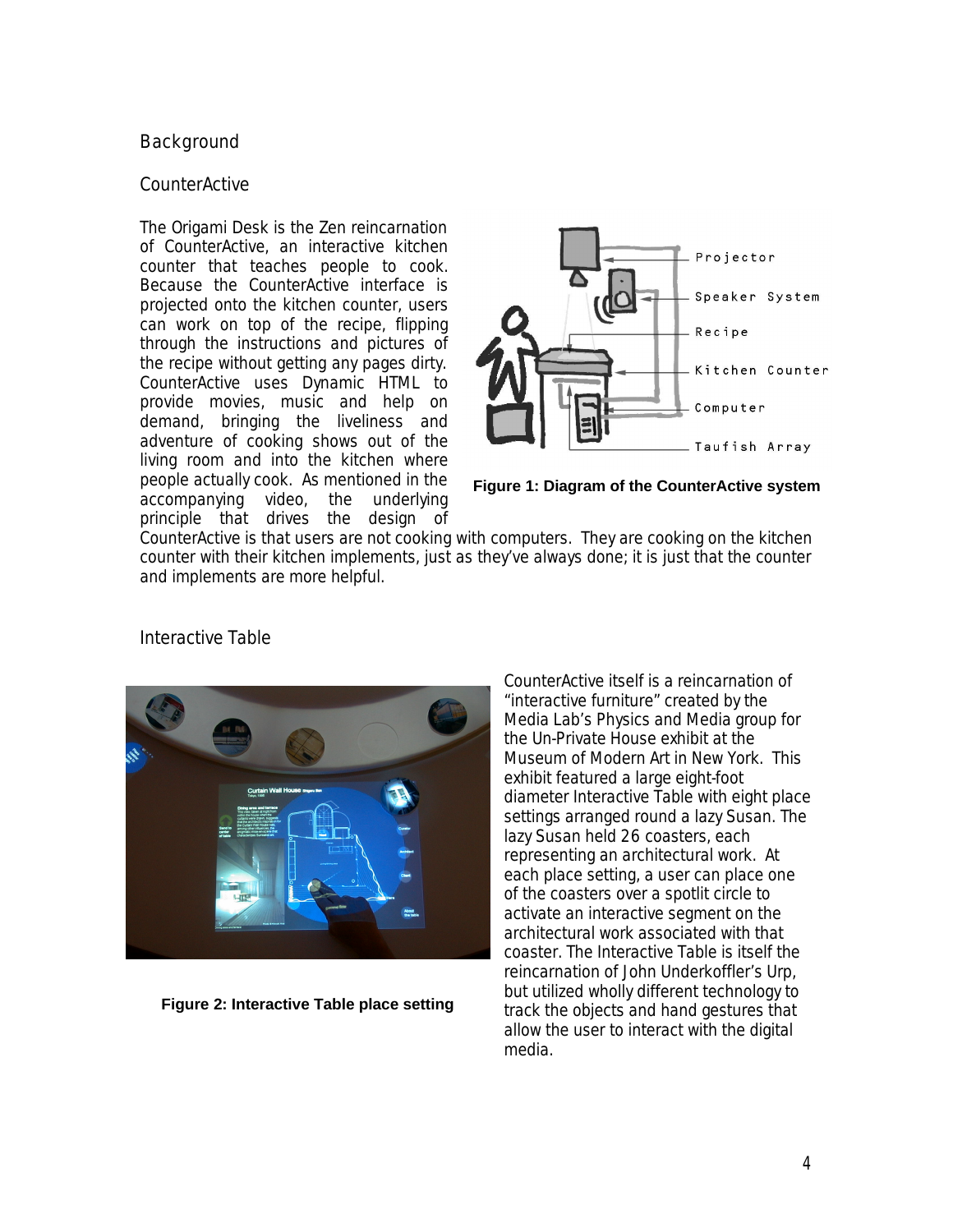# **Technology**

The Origami Desk demonstrates the latest in a rapidly emerging line of sensing technologies that enable computers to break free from the CRT-keyboard-mouse interaction paradigm. These technologies allow interactions to transpire in the user's space, eliminating the need for metaphoric mapping between the digital world and our physical one.

## Electric Field Sensing

Electric field sensing (EFS) lets computers to detect where a user's hands are. Coupled with a visual interface, this sensor allows the dynamic mapping of digital buttons and handles. This technology is an improvement over touchscreens and their ilk because it does not require direct contact. Hence, the interactive surface can be one that is rugged, impervious to dirt or spills and more conducive to active work in general. It also has advantages over computer vision because it requires far less computing power to parse the sensor data.

The Interactive Table and CounterActive both employed tauFish arrays for electric field sensing. A tauFish array is composed of thirty tauFish modules, each attached to four electrodes. The tauFish detect capacitive loading on each electrode by charging it up to a known voltage and measuring the time it takes to discharge the electric field below a hystereic threshold The measured capacitance for each of the 120 electrodes is communicated as a 24-bit value via a multidrop serial bus to a central microcontroller at a rate of about 10Hz. The entire array board outputs data at 115Kb/s. The recipient computer then takes the measurement to create a forward model of induced charge on the electrodes. Used in conjunction with *a* 



**Figure 3: The tauFish array**

*priori* knowledge of the target activation regions, or "hot spots," this forward model allows the computer to know when the user has touched a relevant spot on the interactive surface.

# Electromagnetic Tagging

Tagging gives digital identities to physical objects. Electromagnetic tags make it possible for computers to recognize objects and materials, to track them in time and space and to associate information with them. For the interaction designer, the primary advantage that electromagnetic tags have over visual tags, such as barcodes or color spots, is that they do not require line of sight. This means that an object can be tracked during course of a user's normal actions, without the cumbersome "scanning" step typical of systems utilizing computer vision.

The predecessors to the Origami Desk utilize a variety of tagging technologies. The Interactive Table used simple, low-cost inductor-capacitor resonators of printed copper in the coasters to create physical icons that were recognized by tag readers mounted under the interactive surface. The tag reader operated in the 5MHz to 40 MHz frequency range,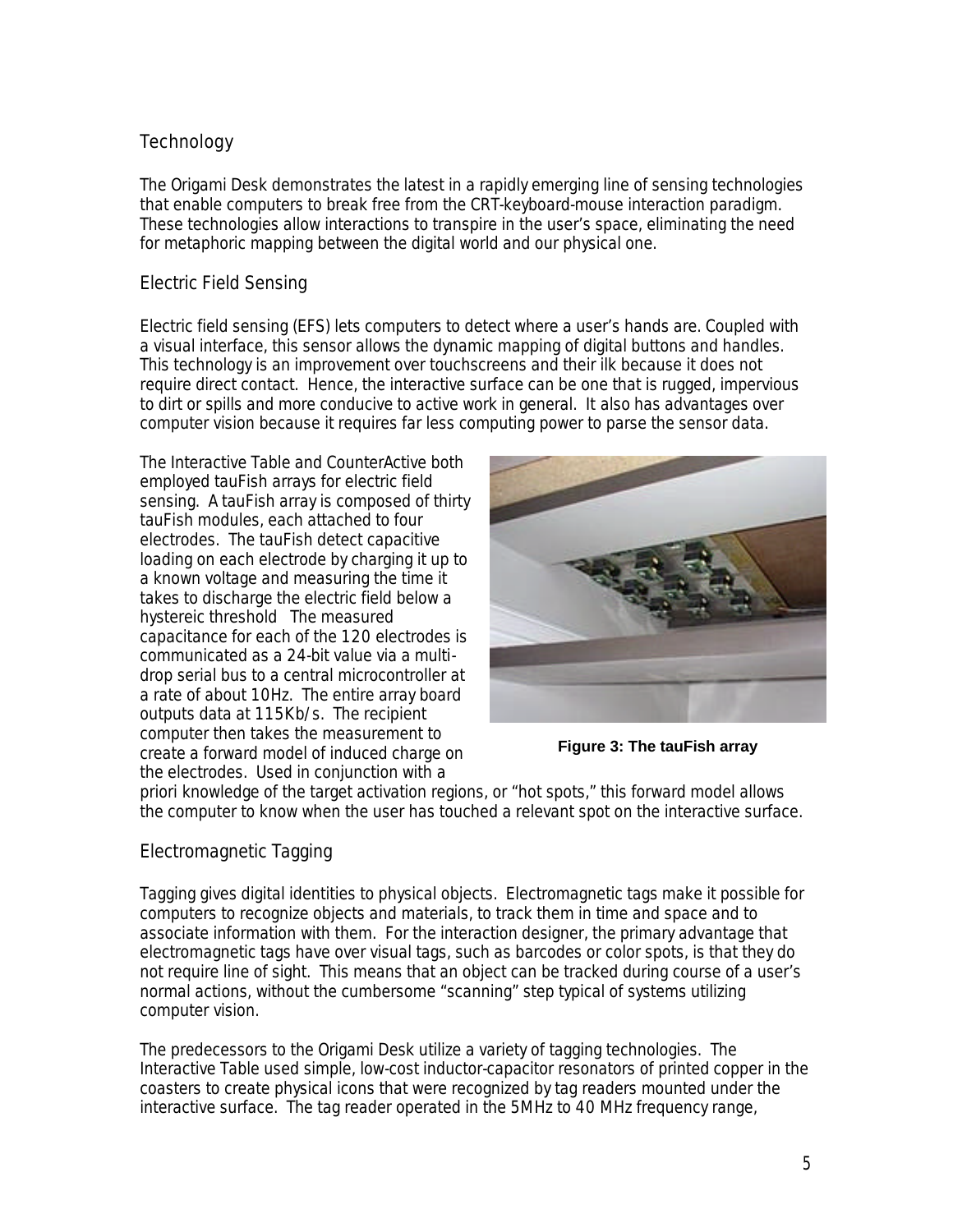reading the resonant frequency of each tag to identify the coasters from one another. These tags are considered to be "passive" for they have no active electronics or data processing. Their behavior is dictated purely by their capacitive and inductive characteristics, so they do not broadcast dynamic information.



**Figure 4: The tag reader and coaster tags**

In contrast, the CounterActive project is integrating "active tags" into standard kitchen implements to give user's feedback about their actions. Rather than using tags that only resonate in view of the tag reader, CounterActive tags that have microprocessors that can "read" broadcast information (such as physical location) and sense other environmental data (such as acceleration or pressure) before wirelessly transmitting information to a central receiver. This will allow the CounterActive counter to track ingredients over the work space, and to create tagged tangible tools that cross the digital divide, such as rubber

spatulas that can detect whether the user is mixing instead of folding, and lets that user know the difference.

The Origami Desk breaks new ground in the tagging domain by using inexpensive passive tags in an active domain, by reading the resonant frequencies of copper coils printed onto origami paper. Because the resonant frequency of the passive tags is dependant upon the geometry of the planar electromagnetic resonator, the folding of the origami paper will change the resonant frequency read by the tag reader under the interactive surface. These readings will in turn allow the computer to infer whether the origami artist has properly completed the folding step, allowing the possibility for correction or clarification. The power of this technology is that the messages sent to the system are incidental, not explicit, and hence will not draw the user's focus away from the task at hand.

## Viability

The technologies behind the Origami Desk are currently at various stages of development. The tauFish array technology is fully functional, and the hardware and software has been implemented and tested. However, the tagging element of the Origami Desk is still under development. Though the production of the tagged origami paper and the tag reading technology required by the Origami Desk is well understood, they have yet to be made or tested. We also need to experiment to correlate a variety of printed geometry for different folded structures. Though we feel confident that this aspect of the project is wholly viable, the Origami Desk installation is designed so that it can perform successfully without it.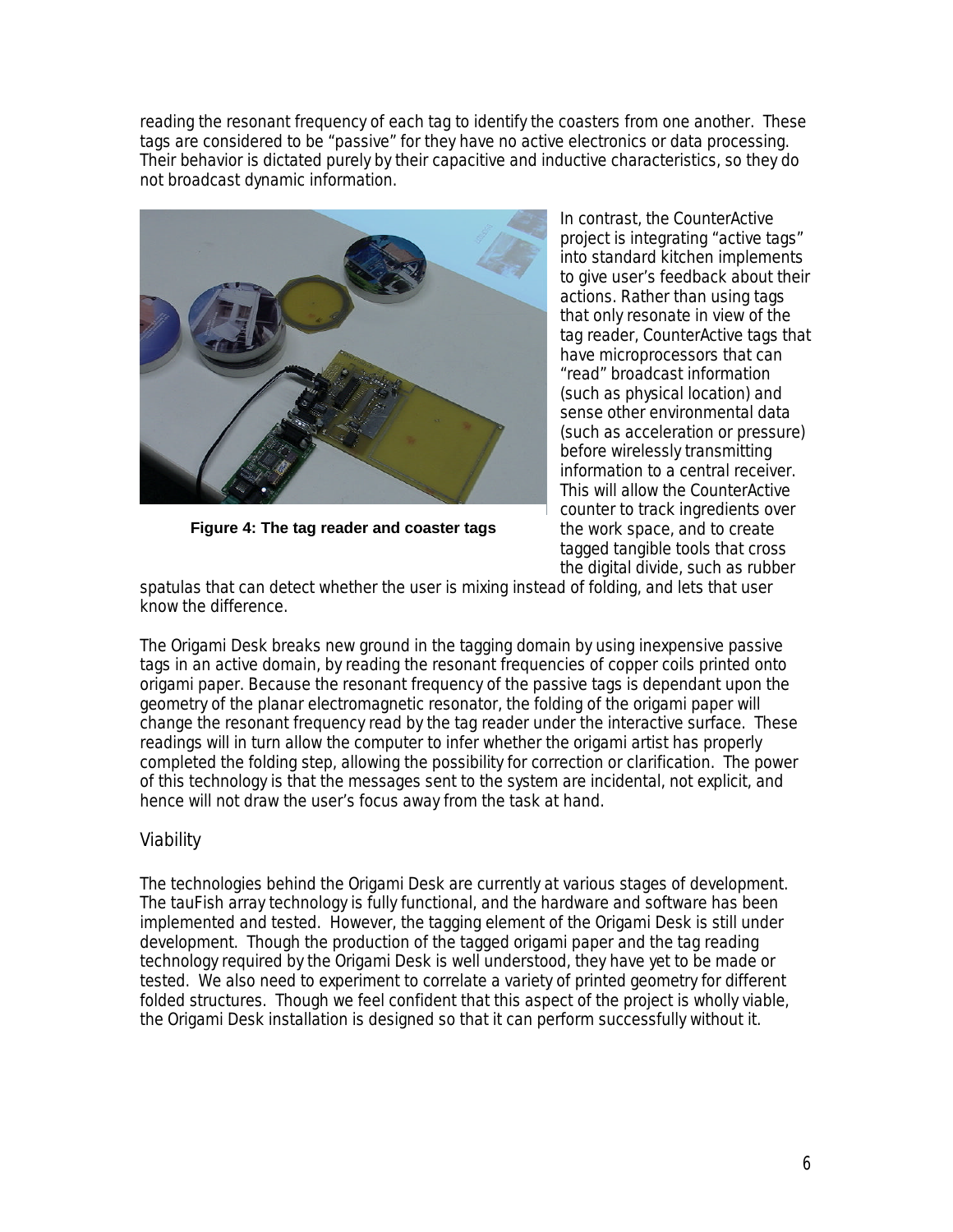# Design

Just as important as the underlying field sensing or tag reading of Origami Desk is the design of the overall system that motivates and directs the user's interaction with these technologies. Origami Desk inherits many of the principles developed in the design and testing of the CounterActive.



**Figure 5: Concept drawing for Origami Desk**

The environment of Origami Desk helps to engage the user and to put them in the frame of mind to enjoy a good session of paper folding. The physical structure supporting the desk not only supports the multimedia projector, but also acts as a screen to block out outside distractions and stray light. The installation uses background music to soothe the participant, and creates an environment that is relaxing and fun.

Origami Desk's visual interface draws on the principles derived from the design and testing of CounterActive. The projected workspace is delineated into three types of spaces: *interaction areas*, where the user would interact with the system's written options to issue explicit

commands to the computer, *display areas*, where the system would present pictures and videos to help the user see what to do, and *work areas*, where the user would place raw materials or work on folding paper. The carefully considered layout of these spaces helps to choreograph the user's actions, and prevents actions in the workspace from inadvertently triggering commands.

The user's actions are directed in several ways. First, written and verbal instructions indicate to the user what they are doing in general. Then, videos demonstrating each set of folds help the user see the moves they need to make, and present an image of the paper at each stage. Projected shapes and diagrams on the workspace aid the users in understanding exactly where to put folds and what the outline of the shape should be when done. Finally, the tagged origami paper is read to give the feedback about whether the resultant geometry of the paper is correct. These instructions are be designed so as not to detract from the central task of learning origami by making the structures.

## Impact and Implications

Though it is deceptively simple, Origami Desk is a powerful embodiment of how real-world graphics, interaction design and innovative sensing technologies can be pragmatically integrated to create interactive environments centered around the human user. These technologies and design techniques can be utilized anywhere where people are actively engaged in a task—in assembly lines, at an electronics workbench, at home in the kitchen. This demonstration also illustrates how to blur of the boundary between the digital and the physical world through the use of projected graphics, tagged objects and sensing of people.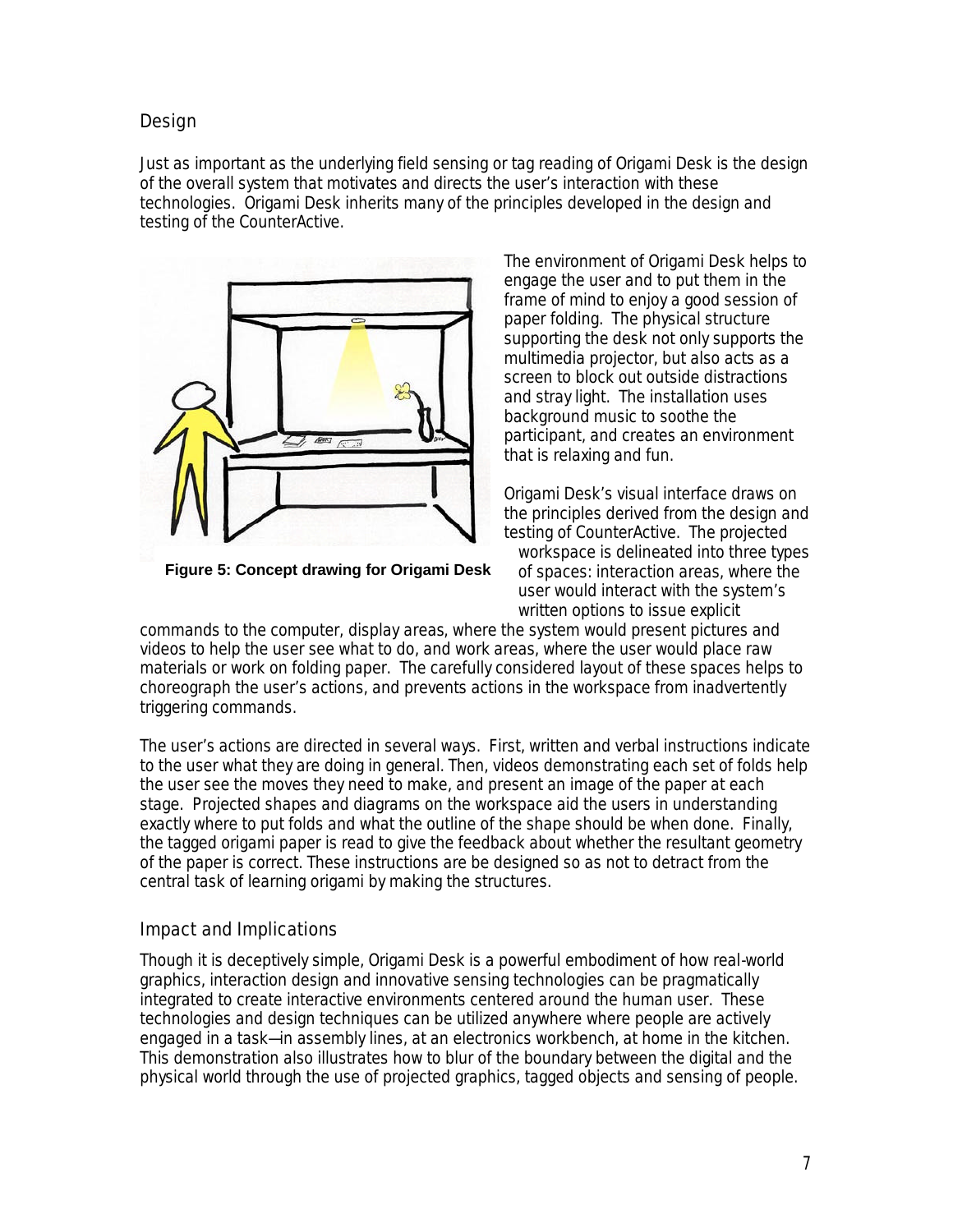### The Team

The Origami Desk is a good example of what happens when a diverse set of people fall under the spell of the same crazy idea.

**Leonardo Bonanni** (amerigo@mit.edu) is a Master's of Architecture student at MIT and has spent the last year designing prototypes for MIT's House of the Future Project (House\_n). He wants to design objects and spaces that unequivocally improve our quality of life through embedded computing. Leonardo will be designing and building the physical structure of Origami Desk.

**Richard Fletcher** (fletcher@media.mit.edu) is a PhD candidate at the MIT Media Lab. His thesis research centers on the development of folded copper structures for low-cost electromagnetic tagging. His research will be integral to the folded origami tags on this project.

**Rebecca Hurwitz** , **Tilke Judd**, and **Jenn Yoon** ({beckyh, tjudd, jennyoon}@media.mit.edu) are undergraduate researchers at the MIT Media Lab. Their work with Wendy Ju on the design and production of the CounterActive cookbook has made them adept at many things, including digital video production and editing, dynamic HTML programming, user testing and food photography. They will be working on the content production for the Origami Desk project.

**Wendy Ju** (wendyju@media.mit.edu) is a Masters student at the MIT Media Lab. She leads the CounterActive project and is interested in the interaction design of environments. She conceived the idea for Origami Desk while working on various ideas for the next generation of CounterActive. She will be the lead designer and coordinator for this effort.

**E. Rehmi Post** (rehmi@media.mit.edu) is a Ph.D. candidate at the MIT Media Laboratory in the Physics and Media group For the "Unprivate House" exhibition, Post integrated his work on gesture-sensitive computer interfaces into a giant interactive table installation. His interest in digital electrometry and the inverse electrostatic problem enabled production of the field sensing arrays used in the Origami Desk project.

**Matthew Reynolds** (matt@media.mit.edu) is a PhD candidate at the MIT Media Lab. Matt is radio-frequency system engineering who works in the area of radio positioning systems. Matt will investigate the use of active tags for the Origami Desk.